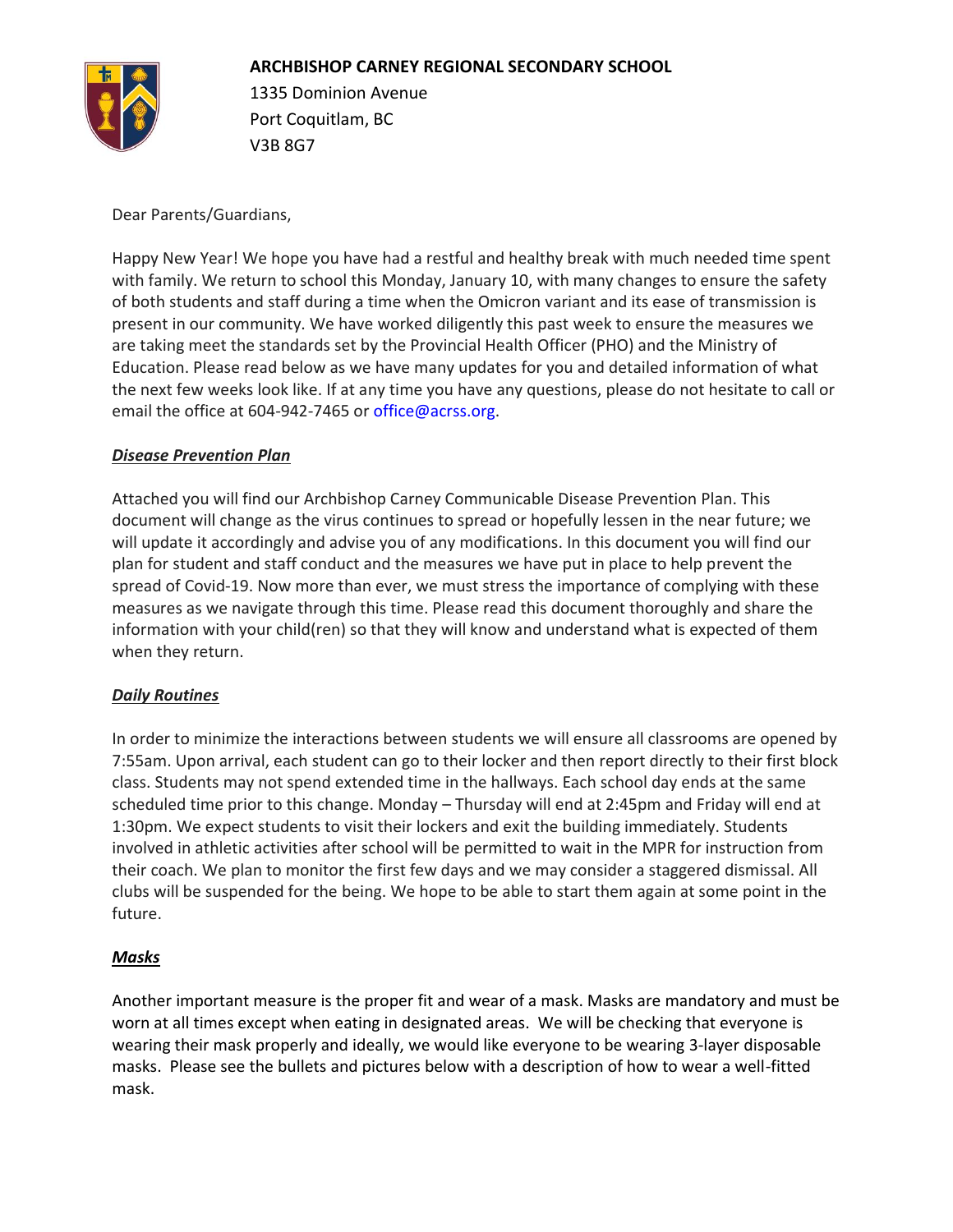

1335 Dominion Avenue Port Coquitlam, BC V3B 8G7

A well-fitting mask should:

- be large enough to completely and comfortably cover the nose, mouth and chin without gaps
- not allow air to escape from edges
- fit securely to the head with ties, bands or ear loops
- be comfortable and not require frequent adjustments

#### How to make your mask fit properly



• *Students refusing to follow mask protocols may be sent home for violation of safety rules*

# *Daily Health Checks*

We would like to bring to your attention once again the importance of daily health checks. It is extremely crucial now more than ever that if your child is sick or showing any symptoms of Covid-19 that they stay home. Daily self-checks are imperative in keeping our community safe and help stop the spread of Covid. Please ask your child daily how they are feeling and if they have any of the following symptoms, please have them stay home, this is a requirement that comes directly from the PHO. We must note that if your child shows any signs of being sick once they are at school that parents will be contacted immediately and asked to pick up their child.

- 
- 
- 
- 
- 
- Cough **The Cough Teleconomy of Cough**  Nausea/Vomiting
- Fever **Example 2018 The Headache**
- **Muscle Aches ■** Loss of appetite
- Fatigue **Example 2018**
- Sore throat **Exercise Exercise Exercise Runny Nose**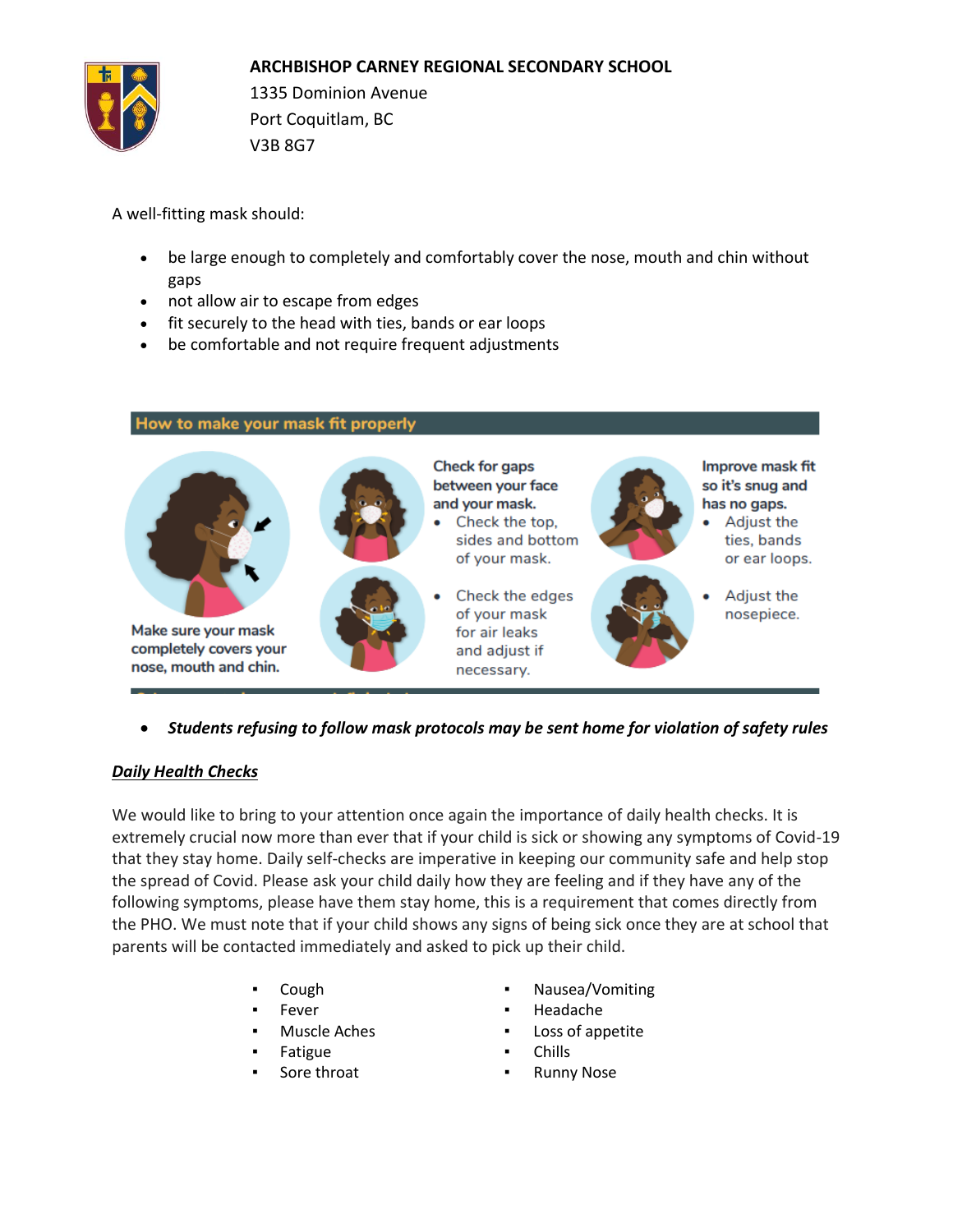

1335 Dominion Avenue Port Coquitlam, BC V3B 8G7

### *Lockers*

We encourage students to visit their lockers in the morning and end of the day only. Students will be permitted to bring their bags and jackets to class with them so there is less of a need for them to visit their locker during the school day.

#### *Schedule*

To ensure the safety of our staff and students we have developed a schedule that creates limited movement and contact with others. We are continuing with our Day 1 and Day 2 classes but with changes to times that include; double blocks (longer periods), staggered breaks and lunches by grade level, and daily flex blocks. All Day 1 and Day 2 classes will occur over 4 days instead of 2. There are only two classes a day, each one in a double block. We also have a short Flex Block daily that will be either before or after lunch. This block is included to organize a staggered lunch, create a time for a mental health check and to facilitate the Career Ed course requirement. Please see attachment #3 for more information and a complete daily schedule for the remainder of January. Please share this information with your child(ren) and if you or your child(ren), have any questions, please do not hesitate to call, or email. We have worked hard to develop a schedule that allows for the continuity of learning within a safe environment.

# *Study Blocks*

Gr. 12 Students, who have Study Block on their timetable, will have the choice to spend their study block at home or at school. If a student chooses to spend their morning study block at home, they must be arriving in time for the beginning of their flex block. If a student chooses to spend their afternoon study block at home, they must remain at the school until the end of their flex block. In all cases where a student spends their study block at home, the student must sign in or out at the office.

#### *Outside of Regular Schedule Music and Drama Classes*

Block 1 For all grades  $7:10 - 8:15$  (Monday through Friday) Block 7 For all grades 2:50 – 4:30 (Monday through Thursday)

At this time, we are not required to adjust any of our music classes other than to ensure that students are not facing each other and are all singing or playing their instrument in the same direction. Our morning classes will remain unchanged in terms of days and times. Please continue to follow the regular schedule for our morning and afternoon classes.